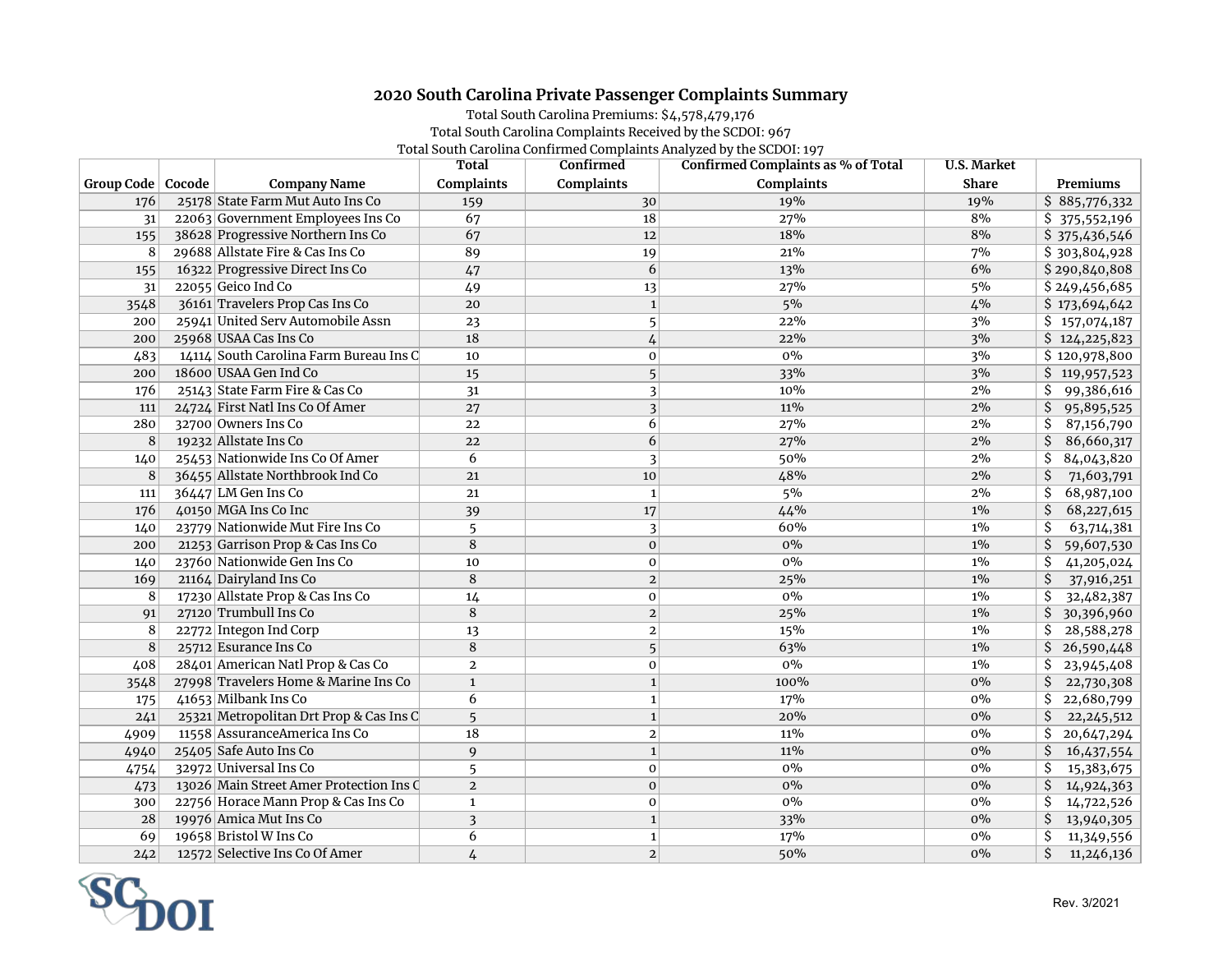| 244  | 10677 The Cincinnati Ins Co             | $\mathbf{1}$            | $\mathbf 0$  | $0\%$            | $0\%$ | \$                       | 10,219,201 |
|------|-----------------------------------------|-------------------------|--------------|------------------|-------|--------------------------|------------|
| 4991 | 10974 Root Ins Co                       | $\mathbf{q}$            | $\mathbf{1}$ | 11%              | $0\%$ | \$                       | 9,575,673  |
| 155  | 24279 Progressive Max Ins Co            | $\mathbf{1}$            | $\mathbf 0$  | $0\%$            | $0\%$ | $\overline{\mathsf{S}}$  | 8,426,841  |
| 111  | 12484 Liberty Mut Personal Ins Co       | $\mathbf{1}$            | $\mathbf 0$  | $0\%$            | $0\%$ | \$                       | 8,202,021  |
| 785  | 37915 Essentia Ins Co                   | $\mathbf 0$             | $\mathbf 0$  | 0%               | $0\%$ | $\overline{\mathsf{S}}$  | 7,559,628  |
| 140  | 19100 Amco Ins Co                       | 3                       | $\mathbf 0$  | $0\%$            | $0\%$ | \$                       | 7,296,461  |
| 111  | 23035 Liberty Mut Fire Ins Co           | $\overline{2}$          | $\mathbf 0$  | $\overline{0\%}$ | $0\%$ | \$                       | 7,009,316  |
| 4909 | 10922 Insuremax Ins Co                  | $\overline{4}$          | $\mathbf{1}$ | 25%              | $0\%$ | $\overline{\mathsf{S}}$  | 6,891,543  |
| 4664 | 12873 Privilege Underwriters Recp Exch  | $\mathbf 0$             | $\mathbf 0$  | $0\%$            | $0\%$ | $\overline{\mathsf{S}}$  | 6,816,248  |
| 3548 | 19070 Standard Fire Ins Co              | $\mathbf{O}$            | $\mathbf 0$  | $0\%$            | $0\%$ | $\overline{\mathsf{S}}$  | 6,514,677  |
| 175  | 23353 Meridian Security Ins Co          | $\mathbf{1}$            | $\mathbf 0$  | $0\%$            | $0\%$ | $\overline{\mathsf{s}}$  | 6,055,012  |
| 8    | 23728 National Gen Ins Co               | $\overline{\mathbf{3}}$ | $\mathbf 1$  | 33%              | $0\%$ | \$                       | 5,811,878  |
| 8    | 15130 Encompass Ind Co                  | $\mathbf{1}$            | $\mathbf 0$  | $0\%$            | 0%    | \$                       | 5,679,735  |
| 69   | 11185 Foremost Ins Co Grand Rapids MI   | $\mathbf{0}$            | $\mathbf{0}$ | $0\%$            | $0\%$ | \$                       | 5,432,405  |
| 473  | 37648 Permanent Gen Assur Corp          | $\mathbf{1}$            | $\mathbf{0}$ | $0\%$            | $0\%$ | $\overline{\mathsf{S}}$  | 4,826,578  |
| 473  | 29068 American Family Connect Prop &    | $\mathbf{1}$            | $\mathbf{O}$ | $0\%$            | 0%    | $\overline{\mathsf{S}}$  | 4,597,729  |
| 175  | 25135 State Automobile Mut Ins Co       | $\mathbf{1}$            | $\mathbf 0$  | $0\%$            | $0\%$ | $\overline{\mathcal{S}}$ | 4,587,094  |
| 36   | 20230 Central Mut Ins Co                | $\mathbf 0$             | $\mathbf 0$  | $0\%$            | $0\%$ | \$                       | 4,308,874  |
| 8    | 19240 Allstate Ind Co                   | 3                       | $\mathbf{1}$ | 33%              | 0%    | $\overline{\mathsf{S}}$  | 4,244,571  |
| 215  | 40703 Unitrin Safeguard Ins Co          | $\mathbf{0}$            | $\mathbf 0$  | $0\%$            | $0\%$ | $\overline{\mathcal{S}}$ | 4,244,189  |
| 473  | 13703 The Gen Automobile Ins Co Inc     | 6                       | $\mathbf 1$  | 17%              | $0\%$ | \$                       | 4,139,068  |
| 241  | 40169 Metropolitan Cas Ins Co           | $\overline{\mathbf{3}}$ | $\mathbf 0$  | $0\%$            | 0%    | $\overline{\mathsf{S}}$  | 3,950,578  |
| 12   | 19402 AIG Prop Cas Co                   | $\mathbf{1}$            | $\mathbf{0}$ | 0%               | $0\%$ | $\overline{\mathcal{S}}$ | 3,815,513  |
| 626  | 18279 Bankers Standard Ins Co           | $\mathbf{0}$            | $\mathbf 0$  | $0\%$            | $0\%$ | \$                       | 3,666,306  |
| 175  | 25127 State Auto Prop & Cas Ins Co      | $\overline{\mathbf{3}}$ | $\mathbf 0$  | $0\%$            | 0%    | $\overline{\mathcal{S}}$ | 3,656,306  |
| 3548 | 19062 Automobile Ins Co Of Hartford CT  | $\mathbf{0}$            | $\mathbf 0$  | $0\%$            | $0\%$ | \$                       | 3,340,069  |
| 300  | 22578 Horace Mann Ins Co                | $\mathbf{1}$            | $\mathbf 0$  | $0\%$            | $0\%$ | $\overline{\mathsf{S}}$  | 3,109,606  |
| 91   | 34690 Property & Cas Ins Co Of Hartford | $\mathbf{O}$            | $\mathbf 0$  | $0\%$            | $0\%$ | $\overline{\mathcal{S}}$ | 3,083,145  |
| 140  | 37877 Nationwide Prop & Cas Ins Co      | $\mathbf 0$             | $\mathbf 0$  | $0\%$            | $0\%$ | \$                       | 3,053,162  |
| 111  | 24732 General Ins Co Of Amer            | $\mathbf{0}$            | $\mathbf 0$  | $0\%$            | $0\%$ | \$                       | 3,043,986  |
| 91   | 30104 Hartford Underwriters Ins Co      | $\overline{\mathbf{3}}$ | $\mathbf{0}$ | $0\%$            | 0%    | $\overline{\mathsf{S}}$  | 2,920,214  |
| 3548 | 36137 Travelers Commercial Ins Co       | $\mathbf{0}$            | $\mathbf{0}$ | $0\%$            | $0\%$ | \$                       | 2,786,576  |
| 4718 | 10051 Lyndon Southern Ins Co            | $\mathbf{1}$            | $\mathbf 0$  | $0\%$            | $0\%$ | $\overline{\mathsf{S}}$  | 2,697,915  |
| 300  | 22683 Teachers Ins Co                   | $\mathbf{O}$            | $\mathbf 0$  | $0\%$            | $0\%$ | \$                       | 2,594,309  |
| 8    | 31488 Integon Preferred Ins Co          | $\overline{2}$          | $\mathbf 0$  | $0\%$            | $0\%$ | \$                       | 2,247,309  |
| 473  | 40231 Old Dominion Ins Co               | $\mathbf{0}$            | $\mathbf 0$  | 0%               | $0\%$ | $\overline{\mathsf{S}}$  | 2,228,913  |
| 215  | 16063 Unitrin Auto & Home Ins Co        | $\overline{2}$          | $\mathbf{1}$ | 50%              | 0%    | \$                       | 1,973,386  |
| 350  | 21261 Electric Ins Co                   | $\mathbf 0$             | $\mathbf 0$  | $0\%$            | $0\%$ | $\overline{\mathsf{S}}$  | 1,852,071  |
| 111  | 33600 LM Ins Corp                       | $\mathbf{1}$            | $\mathbf 0$  | $0\%$            | $0\%$ | \$                       | 1,567,873  |
| 169  | 18139 Peak Prop & Cas Ins Corp          | $\Omega$                | $\mathbf{0}$ | $0\%$            | $0\%$ | $\overline{\mathsf{S}}$  | 1,477,690  |
| 8    | 10071 Encompass Ins Co Of Amer          | $\mathbf{1}$            | $\mathbf 0$  | $0\%$            | 0%    | \$                       | 1,452,404  |
| 123  | 31550 Haulers Ins Co Inc                | $\mathbf{1}$            | $\mathbf 0$  | $0\%$            | $0\%$ | \$                       | 1,414,359  |
| 91   | 22357 Hartford Accident & Ind Co        | $\mathbf{1}$            | $\mathbf 1$  | 100%             | 0%    | $\overline{\mathsf{S}}$  | 1,411,076  |
| 920  | 19615 American Reliable Ins Co          | $\mathbf{0}$            | $\mathbf 0$  | $0\%$            | 0%    | $\overline{\mathsf{S}}$  | 1,347,225  |
| 91   | 37478 Hartford Ins Co Of The Midwest    | $\mathbf{O}$            | $\mathbf 0$  | $0\%$            | 0%    | $\overline{\mathsf{s}}$  | 1,304,232  |

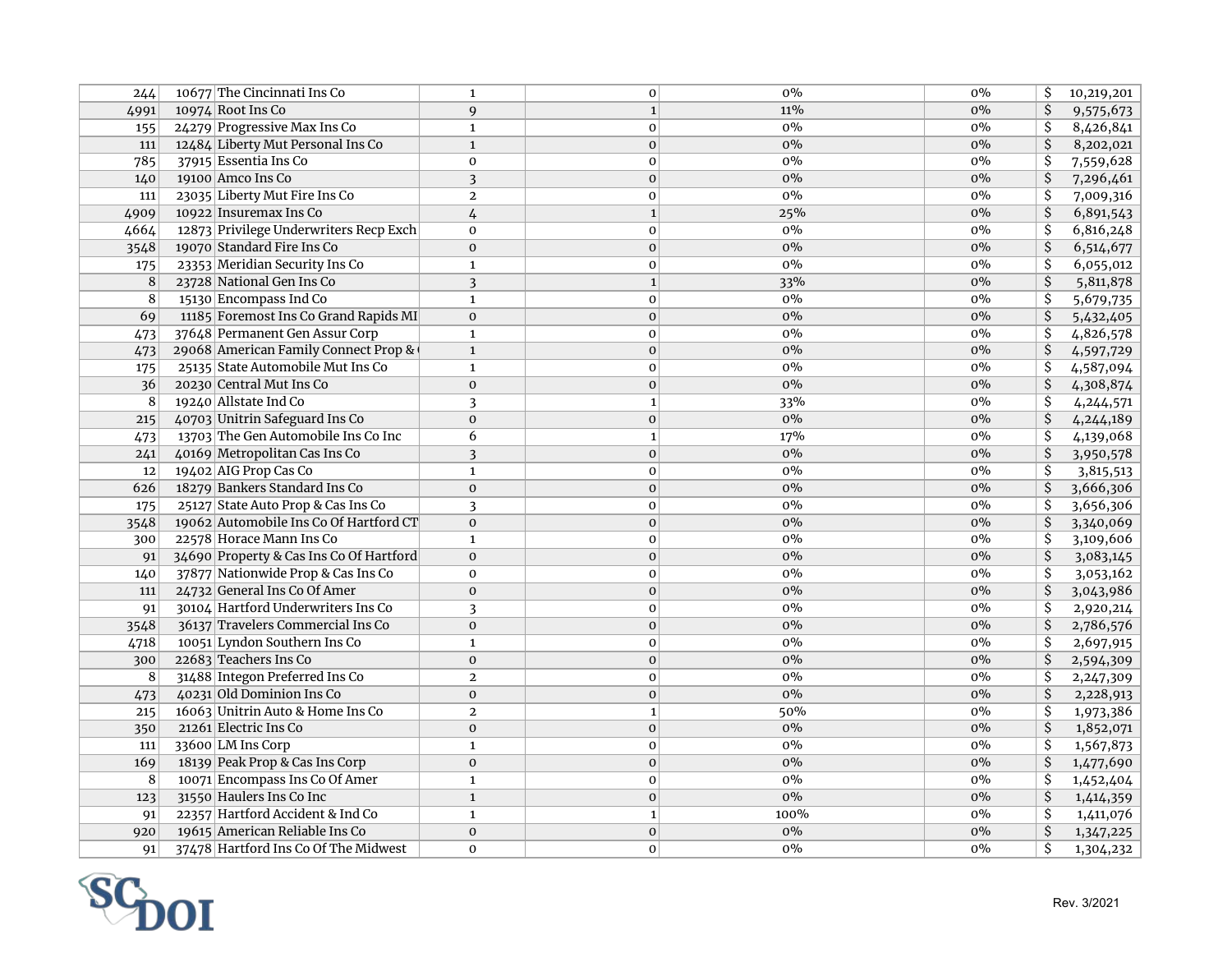| 169  | 21180 Sentry Select Ins Co           | $\mathbf{0}$   | $\mathbf{O}$ | $0\%$ | $0\%$ | \$                                   | 1,130,759 |
|------|--------------------------------------|----------------|--------------|-------|-------|--------------------------------------|-----------|
| 19   | 10111 American Bankers Ins Co Of FL  | $\mathbf{O}$   | $\mathbf 0$  | $0\%$ | $0\%$ | $\overline{\mathsf{s}}$              | 1,043,365 |
| 473  | 22906 Permanent Gen Assur Corp Of OH | $\mathbf{0}$   | $\mathbf 0$  | $0\%$ | $0\%$ | $\overline{\mathsf{S}}$              | 1,012,501 |
| 4748 | 11128 Greenville Cas Ins Co Inc      | 4              | $\mathbf{1}$ | 25%   | $0\%$ | $\overline{\boldsymbol{\mathsf{S}}}$ | 923,947   |
| 33   | 20117 California Cas Ind Exch        | $\mathbf{0}$   | $\mathbf 0$  | $0\%$ | $0\%$ | $\overline{\mathsf{S}}$              | 866,690   |
| 3098 | 18058 Philadelphia Ind Ins Co        | $\mathbf 0$    | $\mathbf 0$  | $0\%$ | $0\%$ | \$                                   | 776,648   |
| 587  | 10235 American Southern Ins Co       | $\mathbf{0}$   | $\mathbf 0$  | $0\%$ | $0\%$ | $\overline{\mathsf{S}}$              | 744,418   |
| 3678 | 34940 Omni Ind Co                    | $\mathbf{1}$   | $\mathbf{1}$ | 100%  | $0\%$ | $\overline{\mathsf{S}}$              | 660,631   |
| 785  | 12831 State Natl Ins Co Inc          | $\mathbf{1}$   | $\mathbf 0$  | $0\%$ | $0\%$ | $\overline{\mathsf{S}}$              | 572,063   |
| 31   | 41491 Geico Cas Co                   | $\overline{3}$ | $\mathbf 0$  | $0\%$ | $0\%$ | \$                                   | 570,002   |
| 69   | 21687 Mid Century Ins Co             | $\mathbf{0}$   | $\mathbf 0$  | $0\%$ | $0\%$ | $\overline{\mathsf{S}}$              | 522,890   |
| 473  | 27138 Midvale Ind Co                 | $\mathbf{0}$   | $\mathbf 0$  | $0\%$ | $0\%$ | \$                                   | 482,469   |
| 4748 | 14181 Leon Hix Ins Co                | $\mathbf{0}$   | $\mathbf{0}$ | $0\%$ | $0\%$ | $\overline{\mathsf{S}}$              | 457,742   |
| 215  | 31968 Merastar Ins Co                | 0              | $\mathbf 0$  | $0\%$ | $0\%$ | \$                                   | 447,973   |
| 361  | 23469 American Modern Home Ins Co    | $\mathbf 0$    | $\mathbf 0$  | $0\%$ | $0\%$ | $\overline{\mathsf{S}}$              | 436,651   |
| 3548 | 25666 Travelers Ind Co Of Amer       | $\mathbf 0$    | $\mathbf 0$  | $0\%$ | $0\%$ | \$                                   | 418,589   |
| 3548 | 36170 Travelers Cas Co Of CT         | $\mathbf{0}$   | $\mathbf 0$  | $0\%$ | $0\%$ | \$                                   | 398,305   |
| 361  | 42722 American Modern Prop & Cas Ins | $\mathbf 0$    | $\mathbf 0$  | $0\%$ | $0\%$ | \$                                   | 348,891   |
| 111  | 23043 Liberty Mut Ins Co             | 5              | $\mathbf 0$  | $0\%$ | $0\%$ | $\overline{\mathsf{S}}$              | 347,743   |
| 111  | 23647 Ironshore Ind Inc              | $\mathbf{0}$   | $\mathbf 0$  | $0\%$ | $0\%$ | $\overline{\mathsf{S}}$              | 334,747   |
| 361  | 38652 American Modern Select Ins Co  | $\mathbf{0}$   | $\mathbf 0$  | $0\%$ | $0\%$ | $\overline{\mathsf{S}}$              | 321,217   |
| 241  | 39950 Metropolitan Gen Ins Co        | $\mathbf{1}$   | $\mathbf{1}$ | 100%  | $0\%$ | \$                                   | 316,293   |
| 158  | 16186 Vault Recip Exch               | $\mathbf{0}$   | $\mathbf 0$  | $0\%$ | $0\%$ | $\overline{\mathsf{S}}$              | 296,464   |
| 785  | 28932 Markel Amer Ins Co             | $\mathbf 0$    | $\mathbf 0$  | $0\%$ | $0\%$ | $\overline{\boldsymbol{\mathsf{S}}}$ | 295,329   |
| 215  | 43044 Response Ins Co                | $\mathbf 0$    | $\mathbf 0$  | $0\%$ | $0\%$ | $\overline{\mathsf{S}}$              | 279,271   |
| 69   | 11800 Foremost Prop & Cas Ins Co     | $\mathbf 0$    | $\mathbf 0$  | $0\%$ | $0\%$ | \$                                   | 267,342   |
| 473  | 14788 NGM Ins Co                     | $\mathbf{O}$   | $\mathbf 0$  | $0\%$ | $0\%$ | $\overline{\mathcal{S}}$             | 254,580   |
| 244  | 28665 The Cincinnati Cas Co          | $\mathbf{0}$   | $\mathbf 0$  | $0\%$ | $0\%$ | \$                                   | 229,637   |
| 408  | 39942 American Natl Gen Ins Co       | $\mathbf 0$    | $\mathbf 0$  | $0\%$ | $0\%$ | \$                                   | 229,486   |
| 4869 | 25180 Stillwater Ins Co              | $\mathbf{O}$   | $\mathbf 0$  | $0\%$ | $0\%$ | $\overline{\boldsymbol{\varsigma}}$  | 228,906   |
| 3494 | 31925 Falls Lake Natl Ins Co         | $\mathbf{0}$   | $\mathbf{0}$ | $0\%$ | $0\%$ | $\overline{\mathsf{S}}$              | 212,395   |
| 91   | 11000 Sentinel Ins Co Ltd            | $\mathbf{O}$   | $\mathbf 0$  | $0\%$ | $0\%$ | $\overline{\mathsf{S}}$              | 191,067   |
| 91   | 29424 Hartford Cas Ins Co            | $\mathbf{0}$   | $\mathbf{O}$ | $0\%$ | $0\%$ | $\overline{\mathsf{S}}$              | 185,693   |
| 111  | 42404 Liberty Ins Corp               | $\mathbf{0}$   | $\mathbf 0$  | $0\%$ | $0\%$ | \$                                   | 151,692   |
| 775  | 13714 Pharmacists Mut Ins Co         | $\mathbf 0$    | $\mathbf 0$  | $0\%$ | $0\%$ | $\overline{\mathsf{S}}$              | 140,211   |
| 91   | 29459 Twin City Fire Ins Co Co       | $\mathbf 0$    | $\mathbf 0$  | $0\%$ | 0%    | $\overline{\boldsymbol{\mathsf{S}}}$ | 94,711    |
| 3678 | 39098 Omni Ins Co                    | $\mathbf 0$    | $\mathbf 0$  | $0\%$ | $0\%$ | \$                                   | 91,584    |
| 473  | 29939 Main St Amer Assur Co          | $\mathbf{O}$   | $\mathbf 0$  | $0\%$ | $0\%$ | \$                                   | 89,938    |
| 361  | 23450 American Family Home Ins Co    | $\mathbf{0}$   | $\mathbf 0$  | $0\%$ | $0\%$ | \$                                   | 54,268    |
| 215  | 10915 Unitrin Direct Prop & Cas Co   | $\mathbf 0$    | $\mathbf 0$  | $0\%$ | $0\%$ | \$                                   | 53,917    |
| 968  | 33022 AXA Ins Co                     | $\mathbf{0}$   | $\mathbf{0}$ | $0\%$ | $0\%$ | $\overline{\mathsf{S}}$              | 12,372    |
| 215  | 22268 Infinity Ins Co                | $\mathbf{O}$   | $\mathbf 0$  | $0\%$ | $0\%$ | $\overline{\mathsf{S}}$              | 8,045     |
| 4762 | 11665 Old Amer Ind Co                | $\mathbf{0}$   | $\mathbf{0}$ | $0\%$ | $0\%$ | $\overline{\mathsf{S}}$              | 7,540     |
| 69   | 34789 21st Century Centennial Ins Co | $\mathbf{O}$   | $\mathbf 0$  | $0\%$ | $0\%$ | $\overline{\boldsymbol{\mathsf{S}}}$ | 7,499     |
| 968  | 37885 XL Specialty Ins Co            | $\Omega$       | $\mathbf 0$  | $0\%$ | $0\%$ | $\overline{\mathsf{S}}$              | 6,281     |